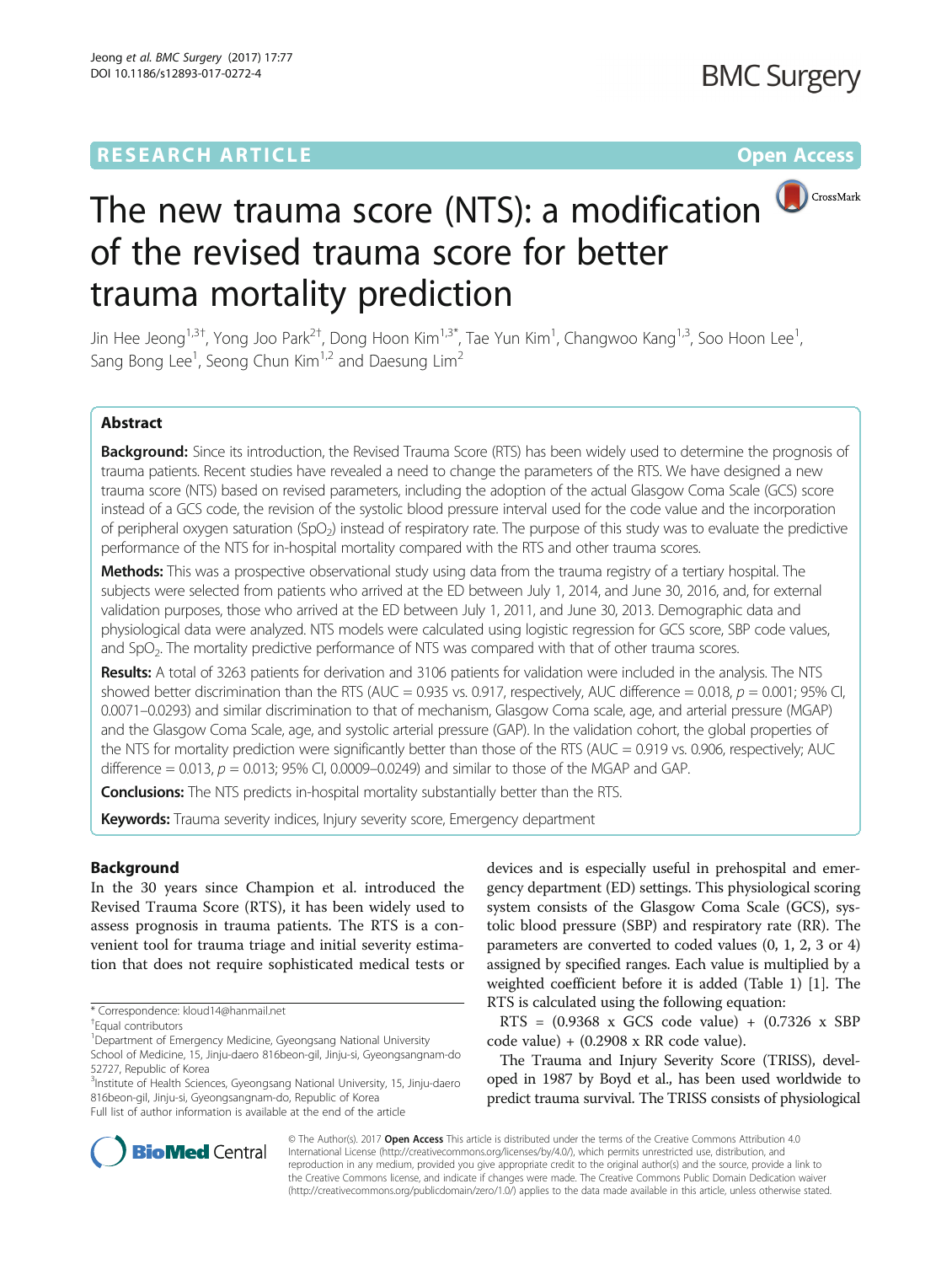| Revised Trauma Score  |                            |                     | New Trauma Score |                       |                            |                      |
|-----------------------|----------------------------|---------------------|------------------|-----------------------|----------------------------|----------------------|
| Glasgow Coma<br>Scale | Systolic Blood<br>Pressure | Respiratory<br>Rate | Coded<br>Value   | Glasgow Coma<br>Scale | Systolic Blood<br>Pressure | Oxygen<br>saturation |
| $13 - 15$             | >89                        | $10 - 29$           | 4                | $3 - 15$              | $110 - 149$                | $\geq 94$            |
| $9 - 12$              | $76 - 89$                  | >29                 | 3                |                       | $\geq$ 150                 | $80 - 93$            |
| $6 - 8$               | $50 - 75$                  | $6 - 9$             |                  |                       | $90 - 109$                 | $60 - 79$            |
| $4 - 5$               | $1 - 49$                   | $1 - 5$             |                  |                       | $70 - 89$                  | $40 - 59$            |
| 3                     |                            |                     | $\Omega$         |                       | <70                        | $<$ 40               |

<span id="page-1-0"></span>Table 1 Modification of the Revised Trauma Score

(RTS) and anatomical scores (Injury Severity Score, ISS) and age, stratified by the injury mechanism (blunt or penetrating trauma) [\[2\]](#page-7-0). The TRISS showed substantially improved predictive power of survival for trauma patients over that of the RTS and was validated in subsequent studies [\[3, 4\]](#page-7-0). Despite the complicated calculation and its inapplicability for triage, the TRISS remains the most widely used and prominent survival predictor for research in the quality control of trauma management and prevention.

The Mechanism, GCS, and Age and Arterial Pressure (MGAP) score is a recently developed physiological trauma scoring system. Similar to the TRISS, the MGAP utilized mechanism and age, which are important variables that affect the prognosis of trauma patients. The final scores can be easily obtained after the simple addition of several numbers. While the GCS is transformed to a code value ranging from 0 to 4 in the RTS, the MGAP consists of the actual GCS score with no variation due to its highly informative value and relatively unbiased calculation. Additionally, a SBP of 120 mmHg was chosen for the threshold, whereas 90 mmHg is the first cutoff for decreasing the code value in the RTS [[5\]](#page-7-0). The GCS, Age and Systolic Arterial Pressure (GAP) is a scoring system that was simplified by deleting the mechanism from the MGAP [[6\]](#page-7-0). The MGAP and GAP were shown to be superior to the RTS in mortality prediction of trauma patients. However, they remain inferior to the TRISS.

Uncontrolled hemorrhage is a major leading cause of traumatic injury that is responsible for 35% of prehospital deaths and over 40% of deaths within the first 24 h [[7](#page-7-0)]. Traditionally, a SBP of <90 mmHg has been a widely accepted threshold for hypotension. The American College of Surgeons Committee on Trauma and National Expert Panel on Field Triage recommends a SBP of <90 mmHg for specialized trauma centers [\[8, 9\]](#page-7-0). Recently, the concept of a SBP of <90 mmHg as an early indicator of hypotension in trauma patients has become controversial. SBPs of 90– 109 mmHg in the ED or the operating room result in worse outcomes than higher SBPs [\[10\]](#page-7-0). Furthermore, in a large population cohort study using data from the Trauma Audit and Research Network ( $n = 47,927$ ), a SBP of <110 mmHg was identified as a cut off for hypotension, at which a significant increase in mortality occurred [[11](#page-7-0)].

Instead of the recommended formal measurement technique of 1 min, the RR is commonly assessed during a short period of less than 30 s [[12\]](#page-7-0). In the prehospital and ED settings, exact RR measurement by auscultation for 1 min is challenging due to patient conditions, loud noises and psychological or emotional pressures on medical personnel. Short RR counting for a 30-s interval is naturally inaccurate compared to a one-minute interval [[13\]](#page-7-0). Recent research has shown that RR measurements obtained by triage nurses using an electronic device in the ED are inaccurate [\[14\]](#page-7-0). The same results were found in another study of medical doctors working at a teaching hospital who had been taught accurate measurement techniques immediately before the study [[15\]](#page-7-0). Pulse oximetry is a popular monitoring method widely used in various settings [\[16](#page-7-0)–[20\]](#page-8-0). Peripheral oxygen saturation  $(SpO<sub>2</sub>)$  is an objective, efficient and unequivocal parameter for screening patient pulmonary function [\[21](#page-8-0), [22\]](#page-8-0). Practically,  $SpO<sub>2</sub>$  has become a substitute for the RR in the past decade. Accordingly, we speculated that  $SpO<sub>2</sub>$  could be a better component than the RR for trauma mortality prediction.

The RTS is a widely valued but somewhat outdated scoring system for trauma mortality prediction. Therefore, we modified the RTS and designed a new trauma score based on recent developments in the trauma setting. The main ideas include (i) the adoption of the actual GCS score instead of a GCS code, (ii) the revision of the systolic blood pressure interval used for the code value and (iii) the incorporation of  $SpO<sub>2</sub>$  instead of RR. The details are represented in Table 1. We termed this measure the New Trauma Score (NTS).

The purpose of this study was to evaluate the predictive performance of the NTS for in-hospital mortality compared to the RTS, MGAP and GAP as well as to provide a proper triage tool during the initial phase of trauma management.

## Methods

## Study design and participants

This is a prospectively recorded registry-based observational study using data from the trauma registry of a tertiary hospital located in Jinju, Republic of Korea. Data collection started on July 1, 2011 and was recorded by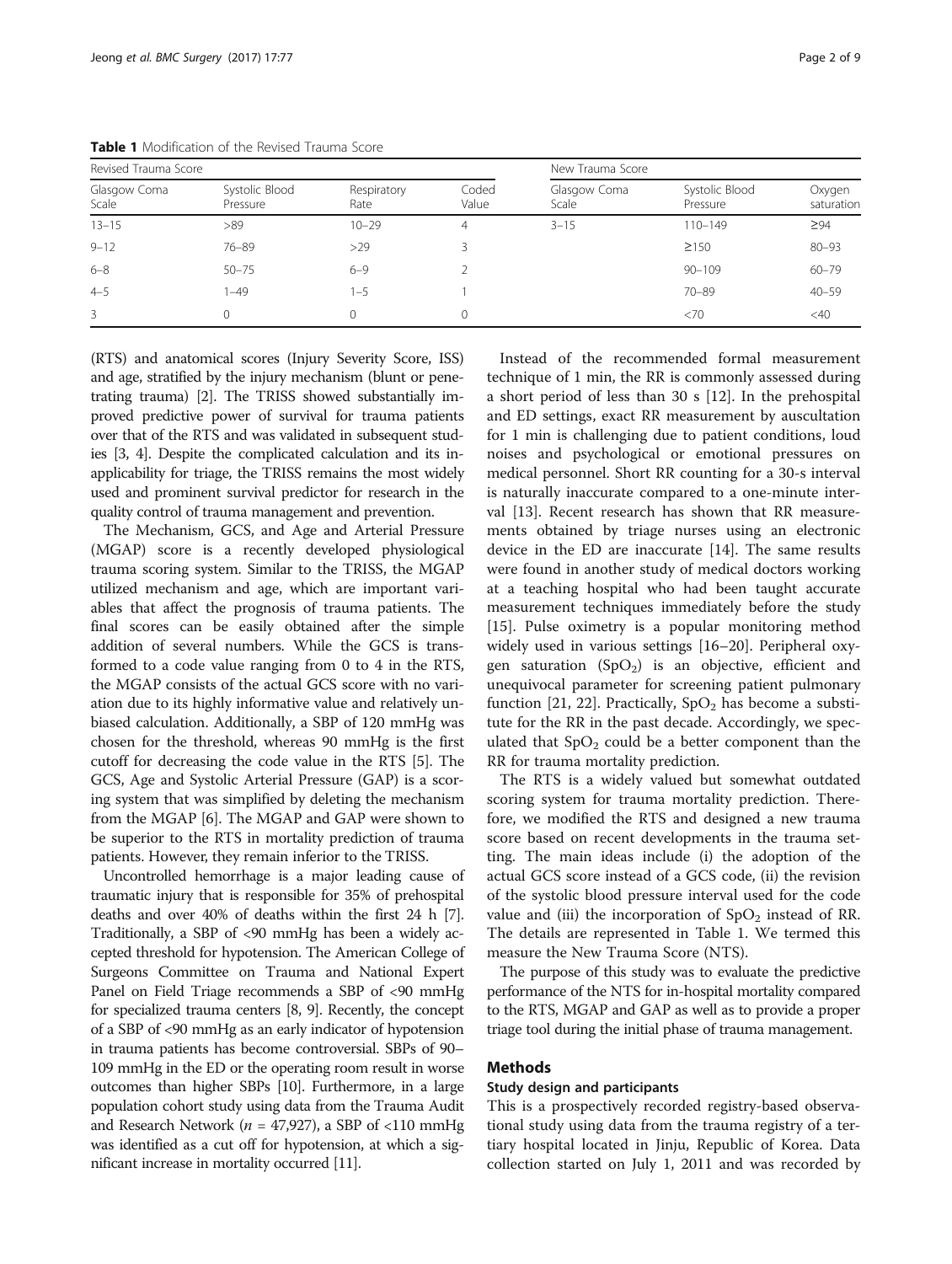professional heath information managers in our ED. Demographic data, age, gender and physiological data regarding the initial presentation to the ED, as well as outcome and in-hospital mortality, were automatically transferred to the trauma registry from the electronic medical record. Injury mechanisms were categorized as blunt trauma, penetrating trauma, burn, drowning, hanging, asphyxia, poisoning and heat or cold-related injury. Abbreviated Injury Scales (AIS) were calculated according to clinical presentation, imaging results, intervention findings and operative records. Injury descriptions and scoring procedures were fully supervised by emergency physicians. The trauma registry was originally developed as a part of Emergency Departmentbased Injury In-depth Surveillance conducted by the Korea Centers for Disease Control and Prevention. Informed consent was not needed because the data were collected without identifiable personal information. Data used for derivation were obtained from patients arriving in the ED between July 1, 2014 and June 30, 2016. The inclusion criteria consisted of (i) patients categorized with blunt or penetrating mechanisms and (ii) age  $\geq$  15 years. The exclusion criteria consisted of (i) patients who died before ED arrival, (ii) patients discharged or transferred from the ED. We used the data from patients arriving at the same hospital between July 1, 2011 and June 30, 2013 for external validation purposes. This study was approved by the Gyeongsang National University hospital institutional review board (number 2016–09-008).

#### Development of NTS

To compare the value of the GCS codes used in the RTS and the actual GCS score, we plotted frequency charts for in-hospital mortality (Fig. [1a, b](#page-3-0)). Using the group with a score of 4 as a reference, the odds ratios of GCS codes of 3, 2, 1, and 0 were calculated as categorical variables in the univariate regression. The actual GCS scores were entered into the logistic regression as continuous variables. Both parameters were significant and were used in the next step.

The patient distribution showed a bimodal rather than linear correlation between SBP and death (Fig [1c\)](#page-3-0). We chose 110–149 mmHg as the range for a score of 4, and  $SBP \geq 150$  mmHg received a score of 3. Blood pressure measurement of trauma victims is very challenging in prehospital or ED triage settings, especially when patients are exsanguinating and progressing to profound shock. It might be impractical for clinical decision making if the interval boundaries are set too low. For that reason, we chose 70 mmHg as the lowest cutoff, and half of the interval (SBP 90 mmHg) was set as another cutpoint. The SpO<sub>2</sub> was divided into five categories,  $\geq$  94%, 80–93%, 60–79%, 40–59% and <40% (Fig [1d](#page-3-0)). Because no references are available to determine  $SpO<sub>2</sub>$  interval ranges related to trauma mortality prediction, we must depend on clinical experience.

## Data analysis

We performed multiple imputation using multivariate imputation by chained equation (MICE) to impute missing values [[23\]](#page-8-0). The number of multiple imputations should reach the percentage of the missing proportion [[24\]](#page-8-0). In our data set, the ISS was the most frequently missing variable (8.9% and 7.9% in the derivation and validation cohorts, respectively), followed by  $SpO<sub>2</sub>$  (3.2%) and 2.8%), SBP, RR, and GCS (not exceeding 0.1% in both cohorts). Therefore, we conducted ten imputations using a predictive mean-matching method for all variables included in the RTS, MGAP, GAP, and the NTS. Age, gender, the ISS and the outcome variable (in-hospital mortality) were also included in the imputation model.

The  $\chi^2$  test and the Mann-Whitney  $U$  test (because all the continuous data showed non-normal distribution) were used to describe demographic and physiological characteristics of the derivation and validation groups.

A univariate analysis was performed on the GCS score, SBP, RR,  $SpO<sub>2</sub>$ , and the coded GCS value. Multivariate logistic regression was conducted using the GCS score, SBP and RR,  $SpO<sub>2</sub>$  as continuous variables and using the GCS score, SBP and  $SpO<sub>2</sub>$ . We categorized the SBP and  $SpO<sub>2</sub>$  and assigned code values of 0, 1, 2, 3 or 4 (Table [1\)](#page-1-0). Multivariate logistic regression was performed using the actual GCS score, the coded SBP (SBP $_{\text{NTS}}$ ) and SpO<sub>2</sub>  $(SpO<sub>2NTS</sub>)$  values, and the coded GCS, SBP<sub>NTS</sub>, and  $SpO<sub>2NTS</sub>$ . Predictive survival (Ps) was calculated using the following equation: Ps = 1 / (1 + e<sup>-b</sup>), b =  $b_0 + b_1 x$  $GCS + b_2$  x  $SBP<sub>NTS</sub> + b_3$  x  $SpO<sub>2NTS</sub>$ .  $b_0$ ,  $b_1$ ,  $b_2$  and  $b_3$ were coefficients derived in the regression analysis. The discriminatory ability of the final models was assessed using the receiver operating characteristics (ROC) curve, and calibration was evaluated using the Hosmer-Lemeshow (H-L) statistic. The areas under the ROC curve (AUC) were compared between the NTS, RTS, MGAP and GAP using the nonparametric approach described by DeLong et al. [\[25\]](#page-8-0). We deleted the regression coefficients from the NTS to provide an easy triage tool called the NTS for Triage (T-NTS).

The sensitivity and specificity were obtained from the point of the ROC curve. The specificity of NTS was compared to those of RTS, MGAP, GAP, respectively, at the point at which their sensitivity reached 95% [[4](#page-7-0), [10](#page-7-0)]. We divided patients into four groups according to the T-NTS and observed mortality in each group. The final model was validated with separate data using ROC curve analysis to compare our method with the RTS, MGAP and GAP.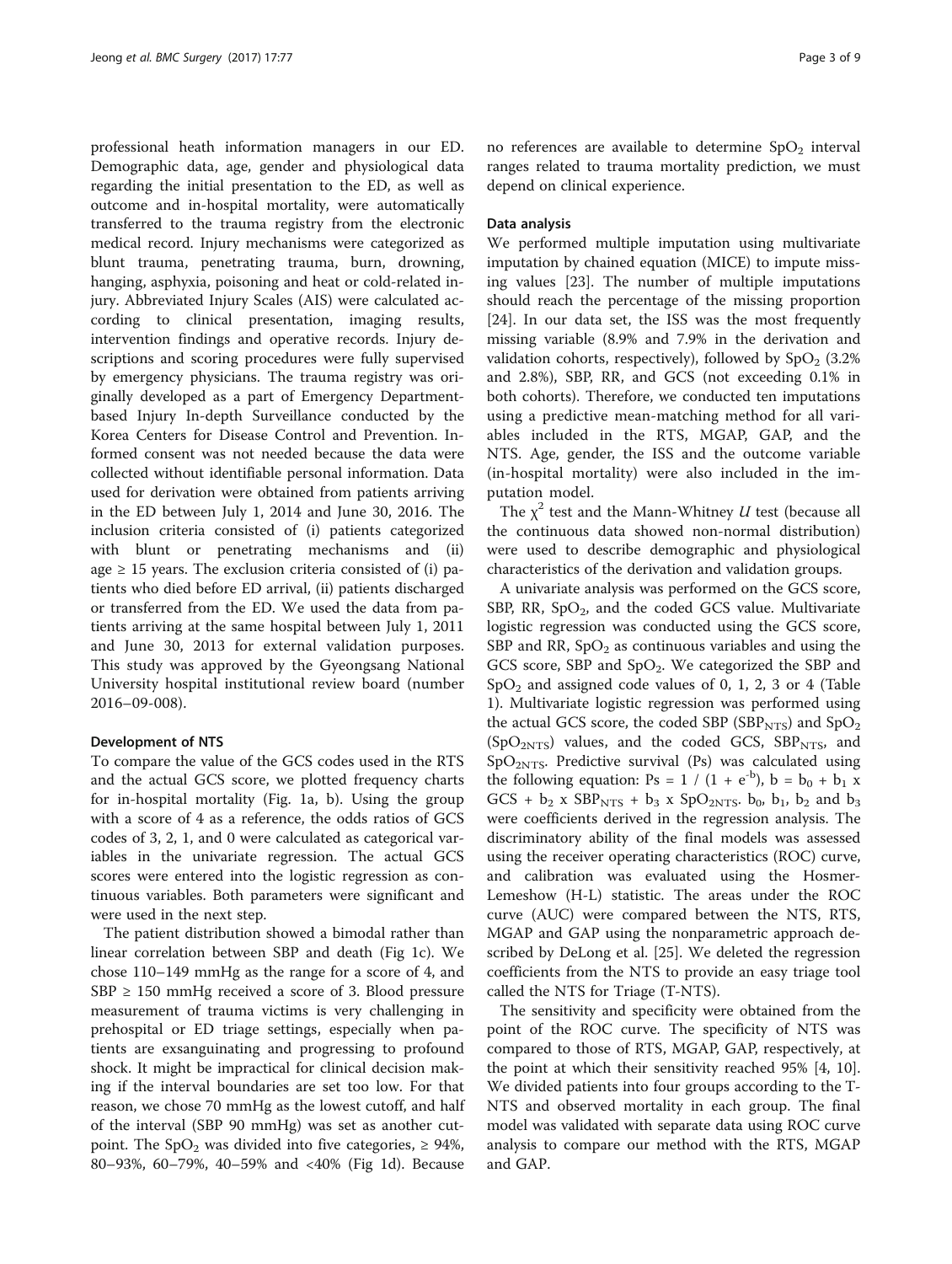<span id="page-3-0"></span>

All p values were two-sided, and a value of  $p < 0.05$ was considered statistically significant. Analyses were performed using MedCalc 17 (MedCalc Software BVBA, Ostend, Belgium) and Stata version 13 (StataCorp, LP, College Station, TX).

## Results

#### Baseline characteristics

A total of 24,128 patients were enrolled in the Gyeongsang National University Hospital Trauma Registry between January 2014 and June 2016. Among these patients, 13,862 matched the inclusion criteria (age  $\geq$  15 years, blunt or penetrating trauma) for the derivation cohort. Nineteen patients were confirmed dead on ED arrival, and 10,580 were discharged from the ED or transferred to other medical facilities. A total of 3263 patients were finally included for analysis. A total of 12,403 out of 21,461 patients were included in the validation cohort. Fifty-three patients were confirmed dead on ED arrival, and 9244 were discharged from the ED or transferred to other medical facilities. A total of 3106 patients were finally included in the analysis (Fig. [2](#page-4-0)).

The patients in the derivation cohort had a median age of 60 (IQR, 46–73) years, and 66.0% were male. A total of 94.4% suffered from blunt trauma. The median SBP was 130 (IQR, 110–140) mmHg, the median RR was 20 (IQR, 18–20) per minute, the median GCS was 15 (IQR, 15–15) and the median  $SpO<sub>2</sub>$  was 98% (IQR, 96% - 99%). The median RTS was 7.84 (IQR, 7.84–7.84), and the median ISS was 9 (IQR, 4–13). Overall, the in-hospital mortality rate was 11.3%. Table [2](#page-4-0) shows the main demographic characteristics and physiological data of both groups.

Actual GCS vs. coded GCS value in the univariate analysis The mortality prediction of the actual GCS score and the coded GCS value were also compared using univariate logistic regression. The OR of the actual GCS score was 1.62 (p < 0.001; 95% CI, 1.5647–1.6781). The ORs of the coded GCS scores of 3, 2, 1, and 0 were 8.56  $(p < 0.001; 95\% \text{ CI}, 5.1683-14.1706), 22.77 (p < 0.001;$ 95% CI, 13.5975–38.1538), 60.87 (p < 0.001; 95% CI, 34.4921-107.4113), and  $757.67(p < 0.001; 95\% \text{ CI},$ 402.4326–1426.4840), respectively. These results were included to show which parameter was superior. After further analysis, we eventually chose to use the actual GCS score because it contributed to better calibration of the final model. While the conclusions were drawn in the final step of the analysis, we dropped the coded GCS value in next subsection.

#### $SpO<sub>2</sub>$  vs. respiratory rate

The GCS score, SBP, RR and  $SpO<sub>2</sub>$  were entered into the univariate logistic regression as continuous variables, and all of them showed significance. To evaluate the predictive ability of the multivariate model, RR and  $SpO<sub>2</sub>$  was entered separately with GCS and SBP. The adjusted ORs of RR and  $SpO<sub>2</sub>$  were 1.01 ( $p = 0.974$ ; 95%) CI, 0.9648–1.0378) and 1.07 ( $p < 0.001$ ; 95% CI, 1.0372– 1.0956), respectively (Table [3](#page-5-0)).

## Multivariate analysis of  $SBP<sub>NTS</sub>$ , SpO<sub>2NTS</sub>, and actual GCS vs. SBP $_{NTS}$ , SpO $_{2NTS}$ , and coded GCS value

 $SBP<sub>NTS</sub>$ ,  $SpO<sub>2NTS</sub>$ , and the actual GCS reached statistical significance in the multivariate logistic regression. The global predictive performance exhibited good discrimination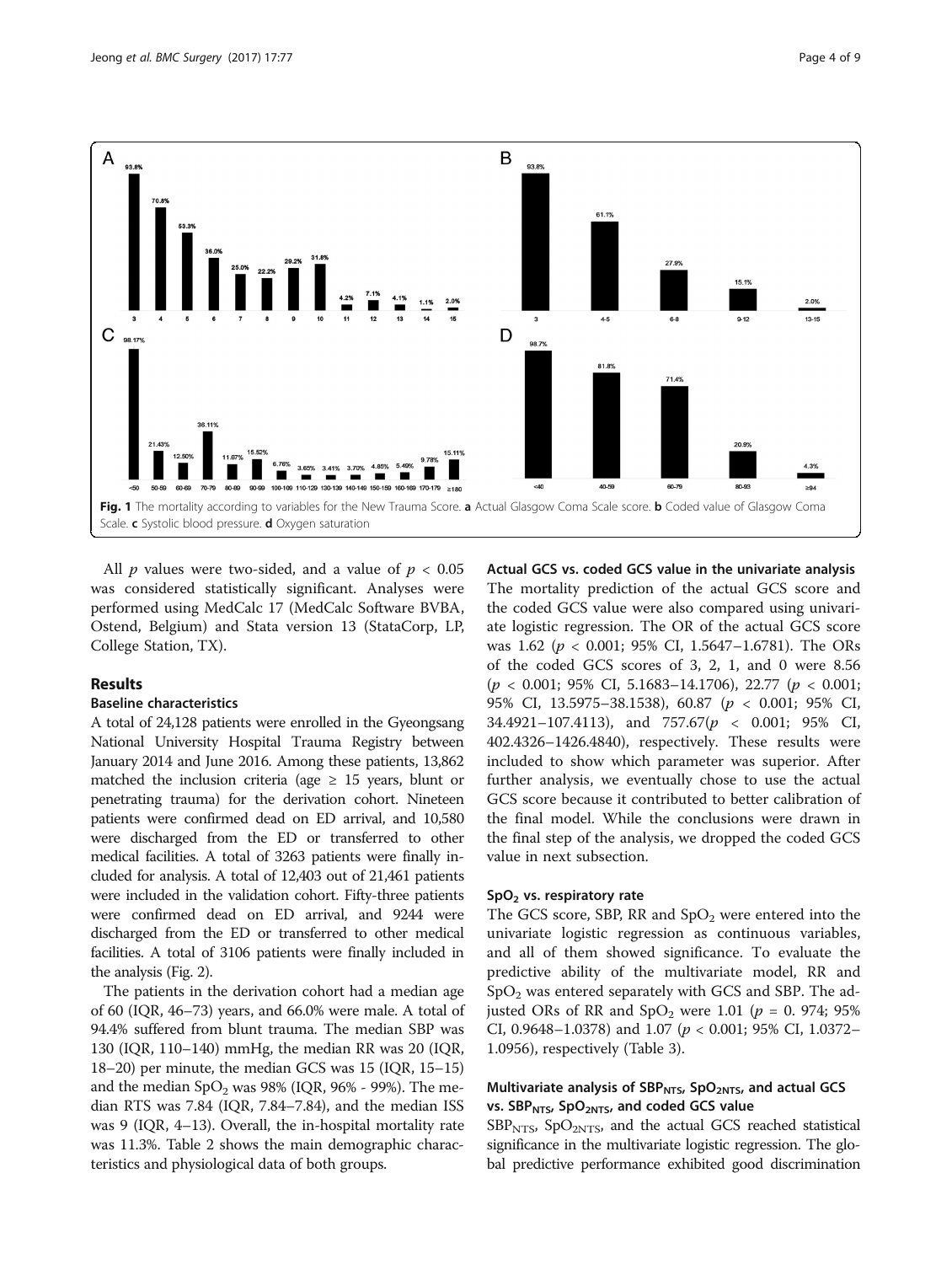<span id="page-4-0"></span>

(AUC = 0.935,  $p < 0.001$ ; 95% CI, 0.9174–0.9526) and calibration (H-L  $\chi^2$  = 6.303,  $p = 0.178$ ; Table [4\)](#page-5-0). SBP<sub>NTS</sub>, SpO<sub>2NTS</sub>, and the coded value of GCS also showed significance but with less calibration than our final model (H-L  $\chi^2$  = 18.404,  $p$  = 0.001). The following equation was used to calculate Ps: Ps = 1 / (1 + e<sup>-b</sup>), b =  $-6.5406 + (0.4006 \text{ x})$  $GCS$ ) + (0.2983 x  $SBP<sub>NTS</sub>$ ) + (0.8709 x  $SpO<sub>2NTS</sub>$ ). The final NTS model ranged from 1.2019 to 10.6867 and was calculated as follows:

 $NTS = (0.4006 \times GCS) + (0.2983 \times SBP<sub>NTS</sub>) + (0.8709$  $x SpO<sub>2NTS</sub>$ ).

## The NTS vs. the RTS, the MGAP, the GAP

The NTS showed better discrimination than the RTS (AUC = 0.935 vs. 0.917, respectively, AUC difference = 0.018,  $p = 0.001$ ; 95% CI, 0. 0071–0. 0293) and a slightly lower AUC than the MGAP (AUC = 0.935 vs. 0.938, respectively, AUC difference = 0.003,  $p = 0.713$ ; 95% CI, −0. 0114–0. 0166) and the GAP (AUC = 0.935 vs. 0.941, respectively, AUC difference = 0.006, p = 0.423; 95% CI, −0. 0080–0. 0190). In the validation cohort, the NTS showed better discrimination than the RTS, MGAP, and GAP (Table [5\)](#page-6-0).

| Table 2 Characteristics of the derivation and validation groups |  |  |
|-----------------------------------------------------------------|--|--|
|-----------------------------------------------------------------|--|--|

| Characteristics                       | Derivation cohort | Missing case | Validation cohort       | Missing case |
|---------------------------------------|-------------------|--------------|-------------------------|--------------|
|                                       | $(N = 3263)$      | N, %         | $(N = 3106)$            | N, %         |
| Age, yrs., median (IQR)               | $60(46 - 73)$     | 0(0)         | 59 $(45-72)^a$          | 0(0)         |
| Men (%)                               | 2155 (66.0)       | 0(0)         | 2065 $(66.5)^{b}$       | 0(0)         |
| Trauma type, n (%)                    |                   |              |                         |              |
| Blunt trauma                          | 3079 (94.4)       | 0(0)         | 2944 (94.8)             | 0(0)         |
| Penetrating trauma                    | 184(5.6)          | 0(0)         | 162(5.2)                | 0(0)         |
| Physiological parameter, median (IQR) |                   |              |                         |              |
| Systolic blood pressure (mmHg)        | 130 (110-140)     | 4(0.1)       | 135 $(118 - 150)^a$     | 0(0)         |
| Respiratory rate (per a minute)       | $20(18-20)$       | 4(0.1)       | 20 $(18-20)^a$          | 0(0)         |
| Glasgow Coma Scale                    | $15(15-15)$       | 3(0.1)       | $15(15-15)$             | 2(0.1)       |
| Oxygen saturation (%)                 | 98 (96-99)        | 105(3.2)     | 98 (96-99) <sup>a</sup> | 87(2.8)      |
| Trauma location, n (%)                |                   |              |                         |              |
| Head & neck injury                    | 1057 (32.4)       |              | 1290 (41.5) b           |              |
| Face injury                           | 739 (22.6)        |              | 612 (19.7) b            |              |
| Chest injury                          | 857 (26.2)        |              | 804 (25.9)              |              |
| Abdomen injury                        | 500 (15.3)        |              | 440 (14.2)              |              |
| Extremity injury                      | 1383 (42.4)       |              | 1241 (40.0)             |              |
| RTS, median (IQR)                     | 7.84 (7.84-7.84)  | 6(0.2)       | 7.84 (7.84-7.84)        | 2(0.1)       |
| ISS, median (IQR)                     | $9(4-13)$         | 289 (8.9)    | $9(4-14)^a$             | 244 (7.9)    |
| Death, n (%)                          | 368 (11.3)        | 0(0)         | 332 (10.7)              | 0(0)         |

RTS Revised Trauma Score; ISS Injury Severity Score

 $a^2p < 0.05$  compared with derivation group using Mann-Whitney U test<br> $b^2p < 0.05$  compared with derivation group using chi-square test

 $p \leq 0.05$  compared with derivation group using chi-square test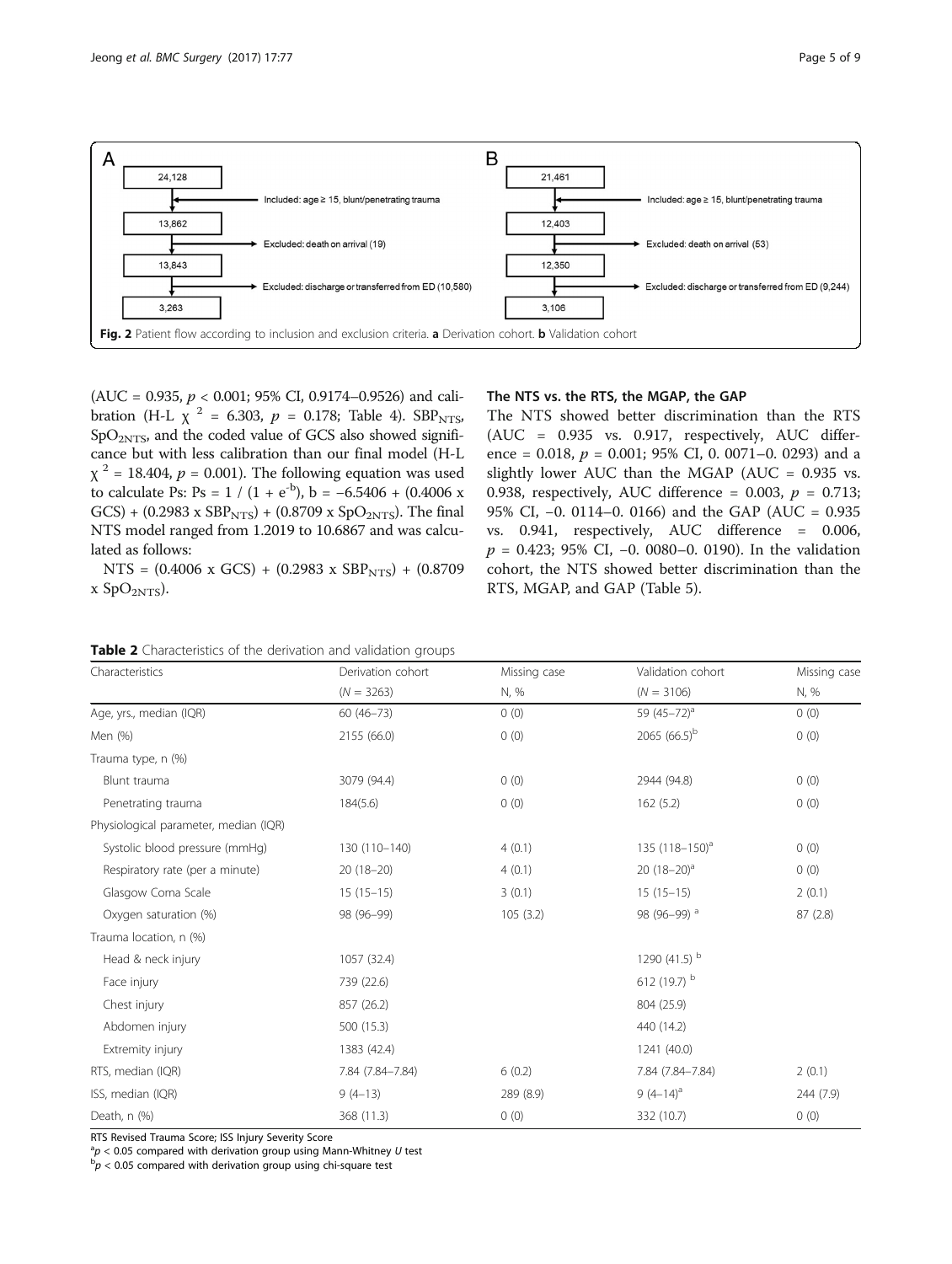|                  | Univariate |           |               |        | Multivariate             |                          |      | Multivariate |               |  |
|------------------|------------|-----------|---------------|--------|--------------------------|--------------------------|------|--------------|---------------|--|
|                  | <b>OR</b>  | $P$ value | 95% CI        | ΟR     | $P$ value                | 95% CI                   | OR   | $P$ value    | 95% CI        |  |
| GCS              | .62        | < 0.001   | 1.5647–1.6781 | 1.57   | < 0.001                  | 1.5132-1.6326            | 1.52 | < 0.001      | 1.4597-1.5766 |  |
| <b>SBP</b>       | 1.03       | < 0.001   | 1.0289-1.0352 | 1.01   | < 0.001                  | 1.0090-1.0183            | 1.01 | 0.008        | 1.0018-1.0120 |  |
| <b>RR</b>        | 1.25       | < 0.001   | 1.2218-1.2850 | 1.00   | 0.974                    | 0.9648-1.0378            |      | $\sim$       | -             |  |
| SpO <sub>2</sub> | 1.16       | < 0.001   | 1.1340-1.1858 | $\sim$ | $\overline{\phantom{a}}$ | $\overline{\phantom{a}}$ | 1.07 | < 0.001      | 1.0372-1.0956 |  |

<span id="page-5-0"></span>Table 3 Univariate and multivariate analysis for Glasgow Coma Scale score, systolic blood pressure, respiratory rate, and oxygen saturation

OR odds ratio; CI confidence interval; GCS Glasgow Coma Scale; SBP systolic blood pressure; RR respiratory rate; SpO<sub>2</sub> peripheral oxygen saturation

## Observed mortality rate according to the NTS for triage (T-NTS) in complete data

The T-NTS is calculated using the formula T-NTS =  $GCS + SBP<sub>NTS</sub> + SpO<sub>2NTS</sub>$ . It ranges from 3 to 23. For triage, a T-NTS of 18, for which the sensitivity and specificity were 95% and 82%, respectively, was chosen to transfer patients to the trauma center. We categorized the patients into four groups: low (T-NTS 18–23), intermediate (T-NTS 12–17), high (T-NTS 6– 11) and very high (T-NTS 3–5) risk for death. The observed mortality rates of the derivation cohort in each defined stratum were visualized along with those of the validation cohort in Fig. [3.](#page-6-0) The specificities of the RTS, the MGAP, and GAP were  $80\%$  (cutoff, RTS  $<$  7.0),  $80\%$ (cutoff, MGAP score < 20), and 82% (cutoff, GAP score  $<$  17), respectively.

## Discussion

The aim of our study was to develop a new trauma scoring system based on initial patient physiological data, the GCS score, SBP and  $SpO<sub>2</sub>$ . We found that the NTS significantly outperformed the RTS in mortality prediction of trauma patients but did not exceed the MGAP and GAP. At the fixed rate of 5% undertriage (sensitivity 95%), the NTS showed overtriage rate equal to or slightly lower than those of the RTS, MGAP and GAP in our study population. In the trauma setting, a high level of sensitivity rather than specificity for transferring patients to a specialized trauma center is essential to avoid patient deaths due to suboptimal care [\[8](#page-7-0)]. Increasing evidence shows that the overtriage of trauma patients leads to large wastes of socioeconomic and medical resources [[26\]](#page-8-0). Lowering the overtriage rate with assurance of a convincing undertriage rate is important. According to

**Table 4** Results of logistic regression of GCS, SBP $_{NTS}$ , and SpO $_{2NTS}$ 

|                          | 13       | SE     | n     | 95% CI    |           |
|--------------------------|----------|--------|-------|-----------|-----------|
| Constant                 | - 6.5406 | 0.5805 | 0.000 | $-7.6786$ | $-5.4027$ |
| GCS                      | 0.4006   | 0.0196 | 0.000 | 0.3622    | 0.4391    |
| <b>SBP<sub>NTS</sub></b> | 0.2983   | 0.0754 | 0.000 | 0.1504    | 0.4461    |
| SpO <sub>2NTS</sub>      | 0.8709   | 0.1580 | 0.000 | 0.5611    | 1.1808    |

AUC = 0.935, Hosmer-Lemeshow  $\chi^2$  = 6.303 (p = 0.178)

our results, the specificity of the NTS at 95% sensitivity was over 82%, which is higher than RTS and MGAP and slightly lower than the GAP.

The MGAP and GAP may be superior to the NTS from some perspectives. For example, the components of the MGAP and GAP (mechanism, age, the GCS, and SBP) are immediately available at presentation, whereas the NTS needs  $SpO<sub>2</sub>$ . However,  $SpO<sub>2</sub>$  measurement is not timeconsuming or expensive in a modern trauma care system. In our study, the AUCs of the MGAP and GAP were larger than that of the NTS in the derivation cohort but were within the scope of statistical error. In the validation cohort, the AUCs of the MGAP and GAP were smaller than that of the NTS but were also within the range of statistical error. Despite the inconclusive results, the superiority of the NTS over the MGAP and GAP was to be expected; the MGAP and GAP already include age and mechanism, whereas the NTS comprises the same element used in the RTS. For this reason, only the NTS can be incorporated into the TRISS, which is the most widely used mortality prediction model for trauma patients. To date, no trauma scoring system has shown better performance than the TRISS. In addition to its use as a triage tool in clinical practice, the NTS may play an important role in trauma research due to its potential applicability as a substitute for the RTS in the TRISS.

We chose to use the actual GCS score rather than the coded GCS, which was initially proposed by Champion et al., in our prediction model. There is no firm evidence of an advantage of the GCS compared with the coded GCS. Among the severity scoring systems used for patients in the intensive care unit, the Acute Physiology and Chronic Health Evaluation (APACHE) uses the actual GCS [[27](#page-8-0)], whereas the Simplified Acute Physiology Score (SAPS) and the Sequential Organ Failure Assessment (SOFA) use the coded GCS value [\[28](#page-8-0), [29](#page-8-0)]. Most recently developed trauma scoring systems adopt the actual GCS, including the MGAP, GAP, Emergency Trauma Score (EMTRAS), BIG score (composed of base deficit, international normalized ratio, and the GCS), the UK Trauma Audit & Research Network prediction model, and the corticosteroid randomization after significant head injury (CRASH) model [\[5](#page-7-0), [6](#page-7-0), [30](#page-8-0)–[32\]](#page-8-0). In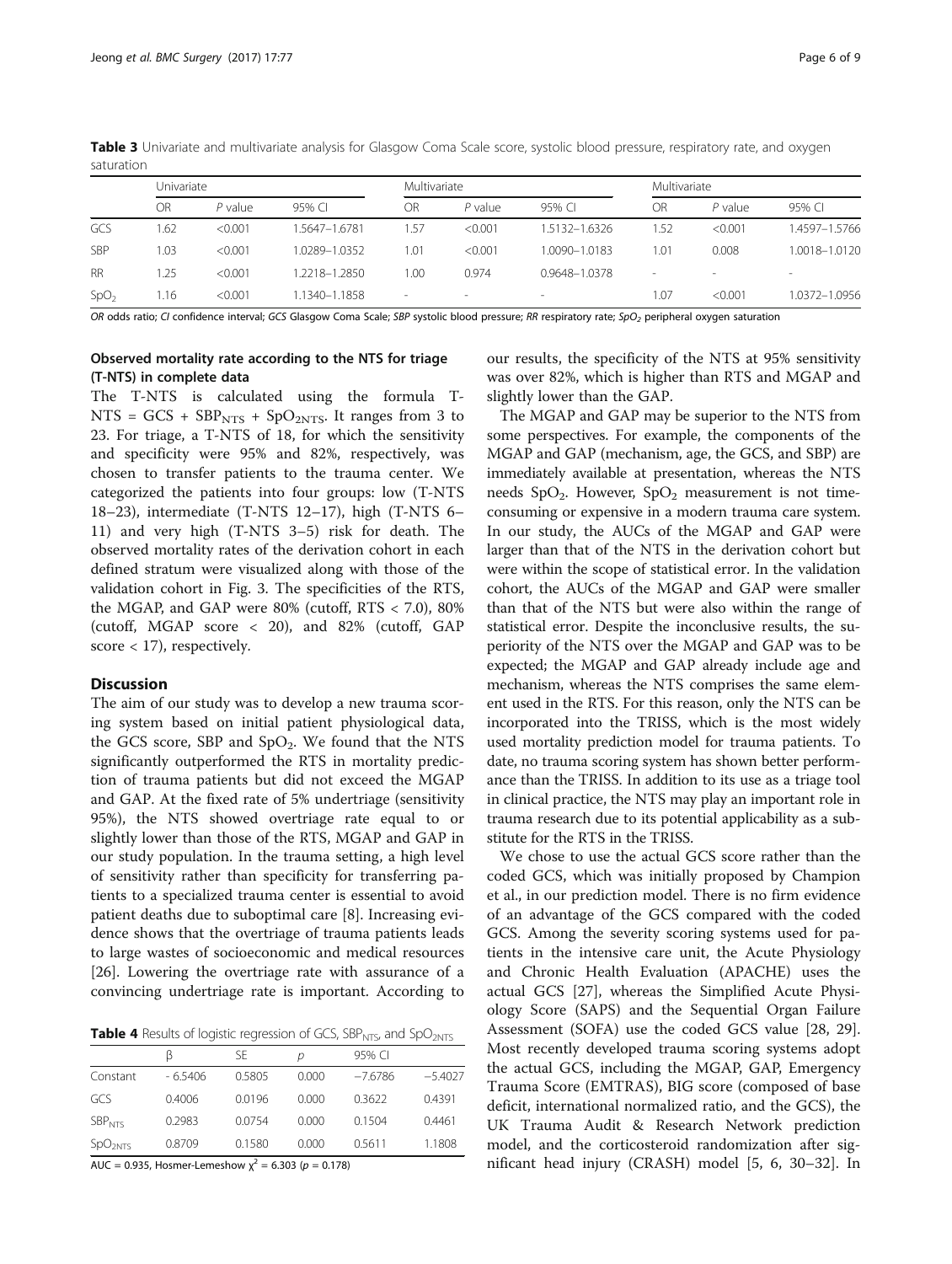| Score       | Derivation cohort |                |         |           |        | Validation cohort |                |                |           |        |
|-------------|-------------------|----------------|---------|-----------|--------|-------------------|----------------|----------------|-----------|--------|
|             | <b>AUC</b>        | AUC difference | p value | 95% CI    |        | <b>AUC</b>        | AUC difference | <i>p</i> value | 95% CI    |        |
| <b>NTS</b>  | 0.935             |                |         |           |        | 0.919             |                |                |           |        |
| <b>RTS</b>  | 0.917             | 0.018          | 0.001   | 0.0071    | 0.0293 | 0.906             | 0.013          | 0.015          | 0.0009    | 0.0249 |
| <b>MGAP</b> | 0.938             | 0.003          | 0.713   | $-0.0114$ | 0.0166 | 0.907             | 0.012          | 0.096          | $-0.0039$ | 0.0271 |
| GAP         | 0.941             | 0.006          | 0.423   | $-0.0080$ | 0.0190 | 0.912             | 0.007          | 0.399          | $-0.0090$ | 0.0224 |

<span id="page-6-0"></span>Table 5 Predictive performance of the NTS compared with the RTS, MGAP, and GAP in derivation and validation cohort

our study, the actual GCS showed better calibration of the final model compared with the coded GCS.

The association between SBP and mortality in trauma patients has been assessed in many previous studies. Recent studies have recommended that the SBP threshold be increased up to 110 mmHg. Several authors have reported that elevated blood pressure was related to poor outcomes in traumatic brain injury (TBI). Additionally, Zafar et al. and Fuller et al. specifically mentioned that mortality in TBI showed a bimodal distribution [\[33](#page-8-0)–[36\]](#page-8-0). In the general trauma population, the association between hypertension and mortality is not clearly known. However, during the initial period of trauma care, whether a given patient has TBI is not certain. To the best of our knowledge, there has been no study regarding this issue. In our population, hypertensive patients (SBP  $\geq$  150 mmHg) showed higher mortality than normotensive patients  $(SBP \geq 110 \text{ mmHg};$  Fig [1c\)](#page-3-0), and we believe this distribution might be caused by the relatively high proportion of head injury in the study patients (32.4% of the derivation cohort) (Table [2\)](#page-4-0).

Only one study has assessed the possibility of replacing RR with  $SpO<sub>2</sub>$  in the RTS (observational cohort study, prehospital setting,  $n = 1481$  [\[37](#page-8-0)]. The authors concluded that RR and  $SpO<sub>2</sub>$  do not add significant value to

other variables in the RTS and TRISS. However, they said the power of the study might be insufficient to detect significance because of abundant missing data (approximately 35% of RR and  $SpO<sub>2</sub>$ ). Although it was not advocated in the main conclusion of the study,  $SpO<sub>2</sub>$ showed larger AUC for mortality compared with the RR (AUC, 0.747 vs. 0.691), and the  $SpO<sub>2</sub>$  was more strongly correlated mortality than the RR was. Our study consistently showed that  $SpO<sub>2</sub>$  is a better parameter than RR. A major concern regarding the use of  $SpO<sub>2</sub>$  is nonmeasurability. We could not determine whether missing  $SpO<sub>2</sub>$  values were caused by non-measurability or were simply missing in our patients. In terms of the retrospective analysis, we believe that this problem was not serious since we imputed the missing  $SpO<sub>2</sub>$  on significant variables, including the ISS and outcome (in-hospital mortality). However, in clinical practice, nonmeasurable  $SpO<sub>2</sub>$  leads to a failure to gain the final score. Most non-measurable  $SpO<sub>2</sub>$  in trauma patients is associated with extremely low oxygenation or poor peripheral circulation caused by profound hemorrhagic shock, tension pneumothorax, cardiac tamponade, or cardiac arrest. Therefore, non-measurable  $SpO<sub>2</sub>$  could be counted as zero (the lowest code value of the NTS) considering the patients' symptoms, clinical appearance, and other physiological parameters.

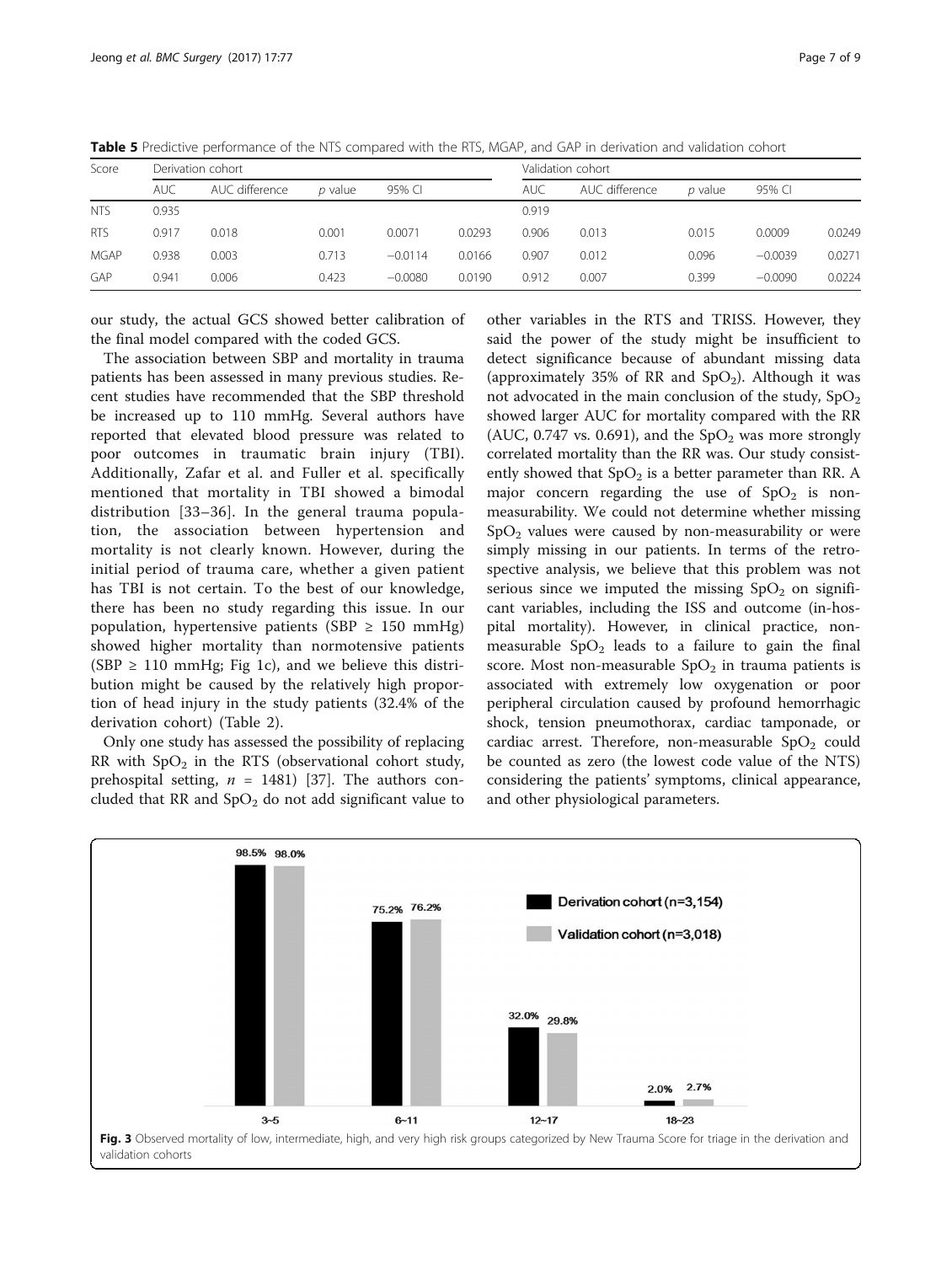<span id="page-7-0"></span>Our study has some limitations. Of greatest concern is the selection bias. First, patients were transferred to our hospital from a relatively small area of approximately 60 km in radius. Our hospital is the only tertiary care center for major trauma in this area. Second, this was a single-center study, and therefore generalization could be erroneous. Accordingly, external validation in different populations and countries should be performed. Third, the target population was restricted to adults. Therefore, this score may not be useful for patients under 15 years of age. Because pediatric patients have unique physiological characteristics, separate studies are needed for the development and application of a trauma scoring system for the pediatric population.

#### Conclusion

The NTS predicts in-hospital mortality substantially better than the RTS and not inferior to the MGAP and GAP. We hope that the NTS will be a useful tool for triage in trauma patients and will lead to an improvement in trauma management.

#### Abbreviations

AIS: Abbreviated Injury Scales; AUC: areas under the receiver operating characteristic curve; CI: confidence interval; ED: emergency department; GAP : GCS, Age and Systolic Arterial Pressure; GCS: Glasgow Coma Scale; H-L : Hosmer-Lemeshow; ISS : Injury Severity Score; MGAP : Mechanism, GCS, and Age and Arterial Pressure; NTS: New Trauma Score; OR: odds ratio; Ps : predictive survival; ROC: receiver operating characteristic; RR: respiratory rate; RTS: Revised Trauma Score; SBP : systolic blood pressure; SBP<sub>NTS</sub> : code value of systolic blood pressure; SPo<sub>2</sub> : peripheral oxygen saturation; SPo<sub>2NTS</sub>: code value of peripheral oxygen saturation; T-NTS: New Trauma Score for Triage; TRISS: Trauma and Injury Severity Score

#### Acknowledgements

None.

#### Funding

None.

#### Availability of data and materials

The datasets used and analyzed during the current study are available from the corresponding author on reasonable request.

#### Authors' contributions

DHK, SHL and SCK designed the study. JHJ, YJP, and DHK wrote the manuscript. TYK, DL and CK extracted the data. JHJ, SBL and YJP conducted the statistical analysis. All authors were involved in drafting and critically revised the manuscript. All authors approved the final version.

#### Ethics approval and consent to participate

This study was approved by the Gyeongsang National University hospital institutional review board (IRB file number: GNUH 2016–09-008). The trauma registry was originally developed as a part of Emergency Department-based Injury In-depth Surveillance conducted by the Korea Centers for Disease Control and Prevention. Informed consent was not needed because the data were collected without identifiable personal information.

#### Consent for publication

Not applicable.

## Competing interests

The authors declare that they have no competing interests.

#### Publisher's Note

Springer Nature remains neutral with regard to jurisdictional claims in published maps and institutional affiliations.

#### Author details

<sup>1</sup>Department of Emergency Medicine, Gyeongsang National University School of Medicine, 15, Jinju-daero 816beon-gil, Jinju-si, Gyeongsangnam-do 52727, Republic of Korea. <sup>2</sup>Department of Emergency Medicine, Gyeongsang National University School of Medicine and Gyeongsang National University Changwon Hospital, Changwon, Republic of Korea. <sup>3</sup>Institute of Health Sciences, Gyeongsang National University, 15, Jinju-daero 816beon-gil, Jinju-si, Gyeongsangnam-do, Republic of Korea.

#### Received: 19 February 2017 Accepted: 23 June 2017 Published online: 03 July 2017

#### References

- 1. Champion HR, Sacco WJ, Copes WS, Gann DS, Gennarelli TA, Flanagan ME. A revision of the trauma score. J Trauma. 1989;29:623–9.
- 2. Boyd CR, Tolson MA, Copes WS. Evaluating trauma care: the TRISS method. Trauma score and the injury severity score. J Trauma. 1987;27:370–8.
- 3. Joosse P, Soedarmo S, Luitse JS, Ponsen KJ. Trauma outcome analysis of a Jakarta University hospital using the TRISS method: validation and limitation in comparison with the major trauma outcome study. Trauma and injury severity score. J Trauma. 2001;51:134–40.
- 4. Hannan EL, Mendeloff J, Farrell LS, Cayten CG, Murphy JG. Validation of TRISS and ASCOT using a non-MTOS trauma registry. J Trauma. 1995;38:83–8.
- 5. Sartorius D, Le Manach Y, David JS, Rancurel E, Smail N, Thicoipe M, et al. Mechanism, Glasgow Coma scale, age, and arterial pressure (MGAP): a new simple prehospital triage score to predict mortality in trauma patients. Crit Care Med. 2010;38:831–7.
- 6. Kondo Y, Abe T, Kohshi K, Tokuda Y, Cook EF, Kukita I. Revised trauma scoring system to predict in-hospital mortality in the emergency department: Glasgow Coma scale, age, and systolic blood pressure score. Crit Care. 2011;15:R191.
- 7. Kauvar DS, Lefering R, Wade CE. Impact of hemorrhage on trauma outcome: an overview of epidemiology, clinical presentations, and therapeutic considerations. J Trauma. 2006;60:S3–11.
- 8. American College of Surgeons Committee on Trauma. Resources for optimal care of the injured patient. Chicago: American College of Surgeons Committee on Trauma; 2014.
- 9. Sasser SM, Hunt RC, Faul M, Sugerman D, Pearson WS, Dulski T, et al. Guidelines for field triage of injured patients: recommendations of the National Expert Panel on field triage, 2011. MMWR Recomm Rep. 2012;61:1–20.
- 10. Edelman DA, White MT, Tyburski JG, Wilson RF. Post-traumatic hypotension: should systolic blood pressure of 90-109 mmHg be included? Shock. 2007;27:134–8.
- 11. Hasler RM, Nuesch E, Juni P, Bouamra O, Exadaktylos AK, Lecky F. Systolic blood pressure below 110 mm hg is associated with increased mortality in blunt major trauma patients: multicentre cohort study. Resuscitation. 2011;82:1202–7.
- 12. Perry A, Potter P, Ostendorf W. Nursing Interventions & Clinical Skills. 6th ed. St. Louis: Elsevier; 2016.
- 13. Simoes EA, Roark R, Berman S, Esler LL, Murphy J. Respiratory rate: measurement of variability over time and accuracy at different counting periods. Arch Dis Child. 1991;66:1199–203.
- 14. Lovett PB, Buchwald JM, Sturmann K, Bijur P. The vexatious vital: neither clinical measurements by nurses nor an electronic monitor provides accurate measurements of respiratory rate in triage. Ann Emerg Med. 2005;45:68–76.
- 15. Philip KE, Pack E, Cambiano V, Rollmann H, Weil S, O'Beirne J. The accuracy of respiratory rate assessment by doctors in a London teaching hospital: a cross-sectional study. J Clin Monit Comput. 2015;29:455–60.
- 16. Yelderman M, New W Jr. Evaluation of pulse oximetry. Anesthesiology. 1983;59:349–52.
- 17. Hannhart B, Haberer JP, Saunier C, Laxenaire MC. Accuracy and precision of fourteen pulse oximeters. Eur Respir J. 1991;4:115–9.
- 18. Severinghaus JW, Naifeh KH, Koh SO. Errors in 14 pulse oximeters during profound hypoxia. J Clin Monit. 1989;5:72–81.
- 19. Falconer RJ, Robinson BJ. Comparison of pulse oximeters: accuracy at low arterial pressure in volunteers. Br J Anaesth. 1990;65:552–7.